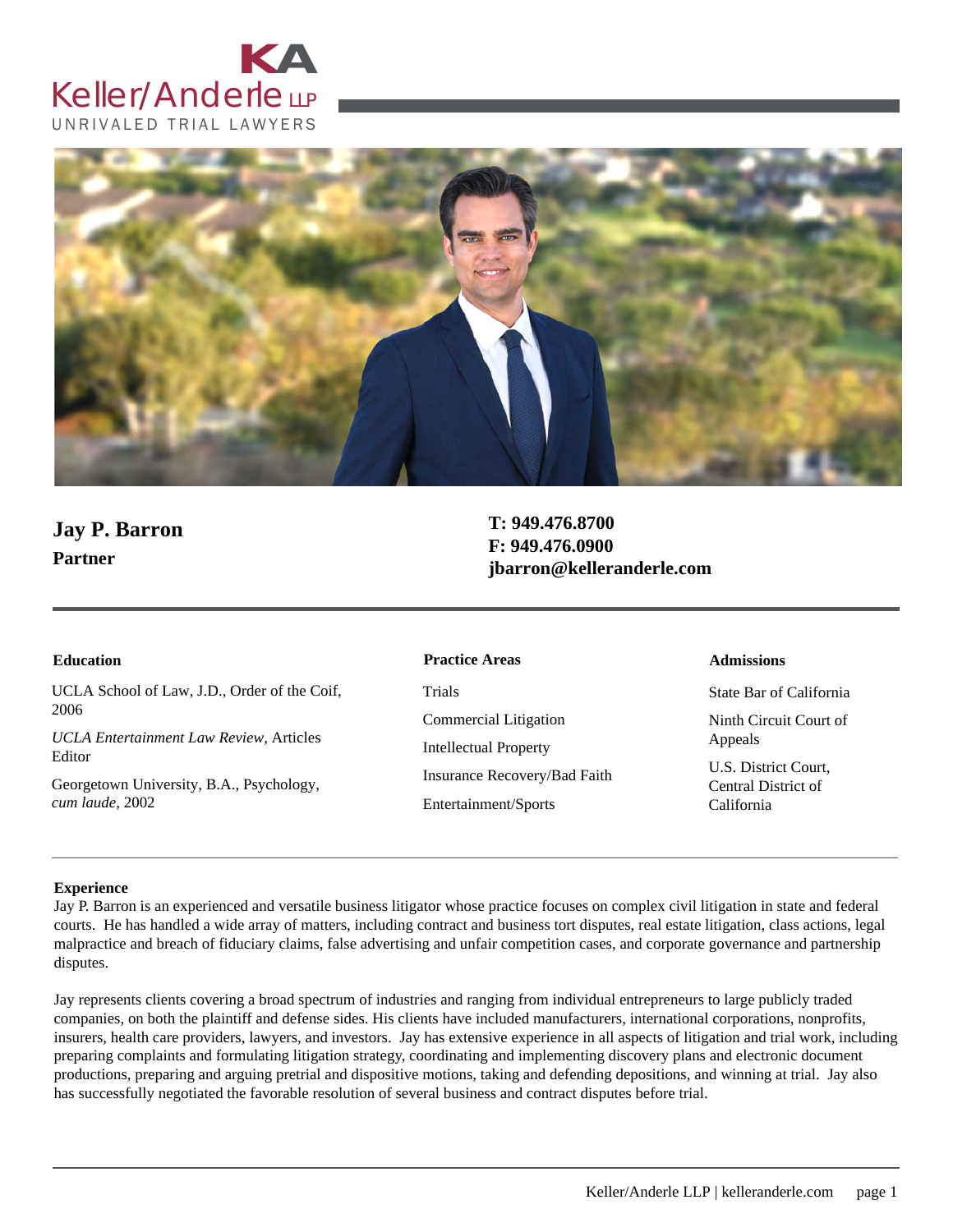Jay received his J.D. in 2006 from the University of California, Los Angeles, School of Law, where he graduated Order of the Coif (top ten percent of the class) and was an Articles Editor for the *UCLA Entertainment Law Review*. He received his B.A. *cum laude* from Georgetown University in 2002.

Jay has tried three jury trials as lead counsel and two as second chair. Southern California Super Lawyers recognizes him as a "Rising Star" (2015-2020)." Before joining Keller/Anderle LLP, Jay practiced at Alschuler Grossman and the national law firm Bingham McCutchen.

## **Honors & Awards**

- *● Order of the Coif*
- *● Los Angeles Magazine, "*Southern California Superlawyers, Rising Star, Business Litigation" (2015-2020)
- *● TopVerdict,* Top 100 Plaintiff's Verdict in California (2018)

### **Professional Activities**

- *●* California Lawyers Association, Committee on Administration of Justice
- *●* OC Chapter of Federal Bar Association
- *●* Orange County Bar Association
	- Tort and Trial Section
	- Business Litigation Section
- *●* Association of Business Trial Lawyers

#### **Representative Matters**

*●* Second-chaired two court trials against billionaire bond king Bill Gross, securing a restraining order in the first trial for harassing his neighbor by blasting loops of the theme song from Gilligan's Island, and later convicting Mr. Gross of contempt for defying court orders. Mr. Gross was sentenced to jail after the conviction.

*●* Successfully represented Tony, Emmy and two-time Oscar winner Kevin Spacey on civil litigation in the Central District of California.

- *●* Currently representing Mr. Spacey in the Southern District of New York on civil litigation.
- *●* Representing three insurers from the AIG family of insurance companies, in retrial of claims for breach of contract, bad faith, and punitive damages brought by Victaulic Company of America.
- *●* Second-chaired five-week jury trial winning a multi-million dollar legal malpractice verdict.
- *●* Defended billionaire developer in partnership dispute over real estate portfolio in case dismissed in client's favor shortly before trial.
- *●* Represented real estate developer against former business partner in case involving breach of contract and fiduciary duties, including foreign assets.

*●* Represented and negotiated favorable settlement for client against mobile application developer in a breach of contract and intellectual property dispute.

*●* Completed a two-month stint as an Orange County District Attorney during which he prosecuted three criminal jury trials to verdict and handled numerous preliminary hearings.

- *●* Represented large insurer in bad faith action stemming from illusory offer to settle within policy limits.
- *●* Lead associate for nonprofit organization in 21-day bench trial asserting claim of promissory estoppel.

*●* Represented dairy product manufacturer in dispute involving claims of trade disparagement and false advertising under the Lanham Act, including during two-day preliminary injunction evidentiary hearing in federal court.

- *●* Represented international trading company in dispute involving claims of fraud and breach of warranty under the Commercial Code.
- *●* Represented healthcare provider in putative class action involving claims of fraud and violations of the Consumer Legal Remedies Act stemming from the alleged misbranding of drugs.
- *●* Represented key investors, advisers and lawyers in dispute involving claims of misappropriation of trade secrets, fraud and lawyer malpractice in a multibillion-dollar sale of a telecommunications company.

*●* Represented insurance company in coverage dispute stemming from claims of alleged human rights abuses in Myanmar.